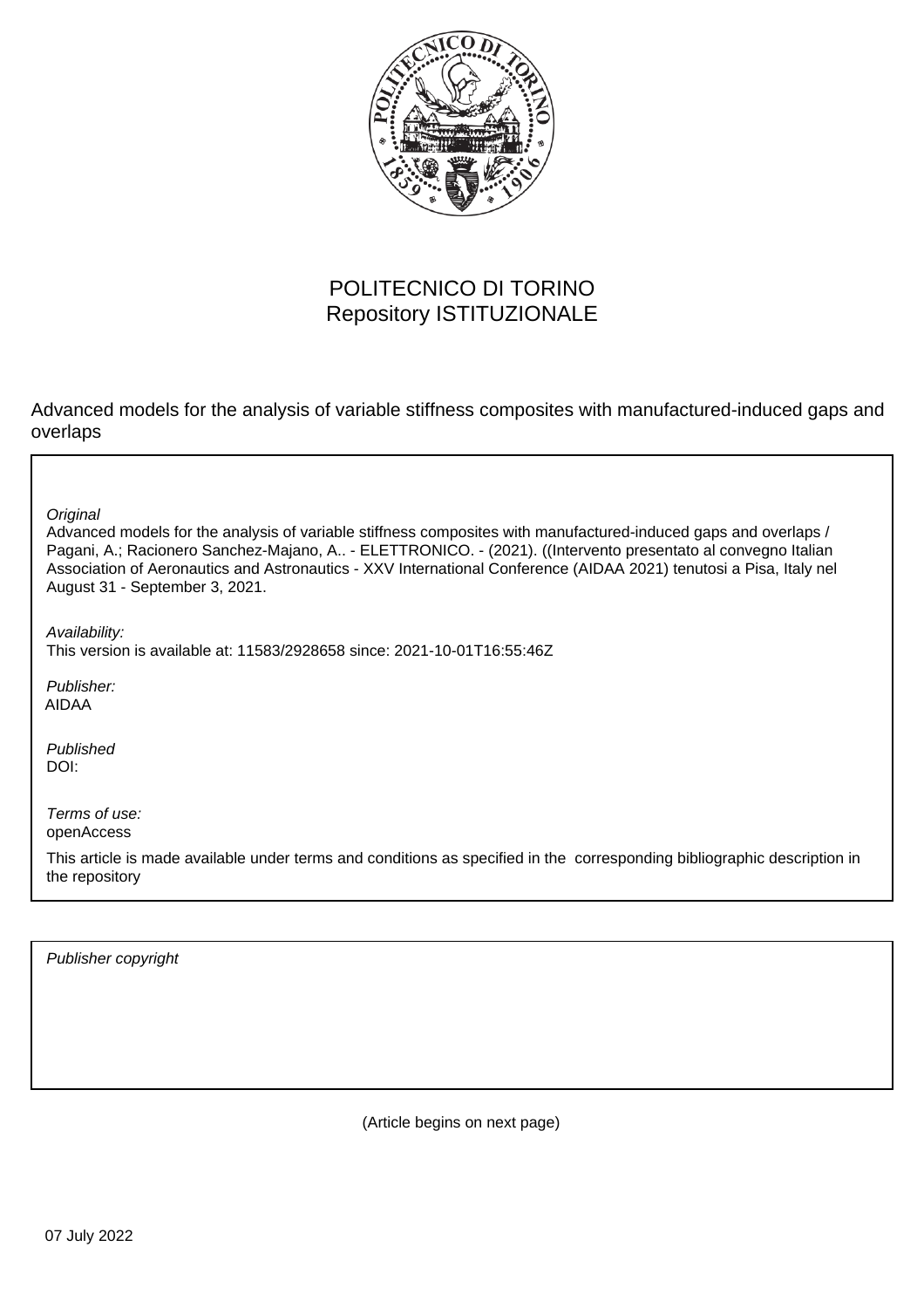

## **ADVANCED MODELS FOR THE ANALYSIS OF VARIABLE STIFFNESS COMPOSITES WITH MANUFACTURED-INDUCED GAPS AND OVERLAPS**

A. Pagani<sup>\*1</sup>, A. R. Sanchez-Majano<sup>1</sup>

<sup>1</sup>Mul2 Group, Department of Mechanical and Aerospace Engineering, Politecnico di Torino, Corso Duca degli Abruzzi 24, 10129 Torino

\*alfonso.pagani@polito.it

#### **ABSTRACT**

*The irruption of automated fabrication techniques has allows to increase the quality of aerospace components made out of laminated composites. For instance, Automated Fibre Placement (AFP) and Automated Tape Laying (ATL) helped to reduce the manufacturing times as well as increasing the robustness and repeatability of the composite parts, and allowed the possibility to create Variable Angle Tow (VAT) components. Albeit such advances, these processes produce undesired effects on the manufactures components, such as the appearance of gaps and overlaps throughout the wholse component. In order to circumvent these fabrication flaws, Continuous Tow Shearing (CTS) [1] was conceived in the early 2010s and permits to steer the fibres along curvilinear paths. Nevetheless, due to the shearing of the fibre tows, thickness variability occurs along the steering direction.*

*In this work, the effects of manufactures-induced defects, such as gaps, overlaps and thickness variability, are studied by coupling Defect Layer Method (DLM) [2] with advanced finite element models based on the Carrera Unified Formulation (CUF), which has already been demonstrated to provide efficient high-order numerical approximations in a hierarchic manner. Especially in the analysis of BAT components, some studies regarding the influence of fibre waviness, modelled as stochastic fields, have been conducted [3-4] in order to show the capabilities of CUF when accounting for manufacturing defects. In this new study, the effectiveness of hierarchical CUF-based finite elements for the analysis of VAT composites as well as defect characterization and through-the-scale propagation is further established.*

**Keywords:** Manufacturing defects, Continuous Tow Shearing, Gaps and overlaps

#### **1 VAT MODELLING IN UNIFIED FORMULATION**

#### **1.1 Preliminary considerations**

The study of VAT components is studied with one-dimensional models. A cartesian coordinate system  $(x, y, z)$  is employed in this work. In this manner, the transposed vectors containing the displacements, strains and stresses are written as:

$$
u = \{u_x, u_y, u_z\}^T
$$

$$
\boldsymbol{\varepsilon} = \{\varepsilon_{xx}, \varepsilon_{yy}, \varepsilon_{zz}, \varepsilon_{xz}, \varepsilon_{yz}, \varepsilon_{xy}\}^T
$$

$$
\boldsymbol{\sigma} = \{\sigma_{xx}, \sigma_{yy}, \sigma_{zz}, \sigma_{xz}, \sigma_{yz}, \sigma_{xy}\}^T
$$

$$
(1)
$$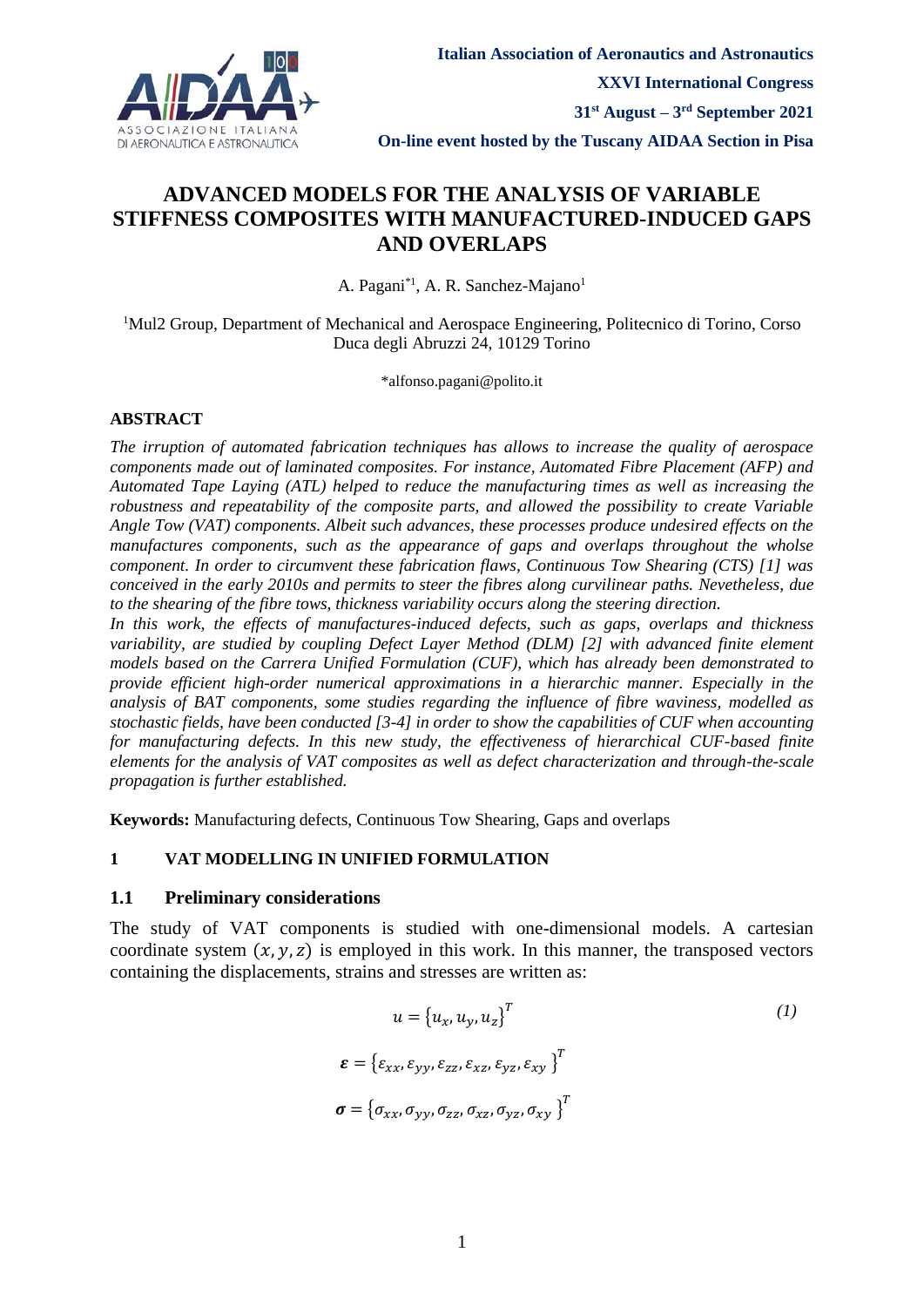Strains and displacements are related by means of the geometrical relationships which, for the sake of brevity, are not reported in this paper but can be found in the continuum mechanics literature. Then, using the constitutive equations, stresses can be calculated as:

$$
\sigma = C\varepsilon \tag{3}
$$

where  $C$  is the matrix containing the elastic coefficients of the material. It is worth mentioning that, for the case of composite structures, matrix  $C$  has to be rotated to the global reference system through the rotation matrix T. This matrix changes pointwise for the case of VAT. That is, the material elastic matrix in the global reference frame is calculated as:

$$
\widetilde{\mathbf{C}} = \mathbf{T}(x, y)^T \mathbf{C} \mathbf{T}(x, y) \tag{4}
$$

In this manuscript, two fibre orientation variation laws are used for the different manufacturing techniques. For the case of CTS, a linear variation pattern is chosen, and follows the following expression:

$$
\theta(x') = \Phi + T_0 + \frac{T_1 - T_0}{d} |x'| \tag{5}
$$

in which  $T_0$  is the initial fibre orientation,  $T_1$  is the final fibre orientation, d is the length along which the fibre orientation varies, and  $x' = x\cos(\Phi) + y\sin(\Phi)$ . The reader is invited to read the work by [5] for further information. Then, for the case of AFP, a constant curvature path is considered. This fibre pattern takes the upcoming formula:

$$
\sin \theta = \sin T_0 + \kappa |x'| \tag{5}
$$

in which  $T_0$  plays the same role as in CTS, and  $\kappa$  is the inverse of the steering manufacturing radius, as explained in [2].

#### **1.2 Kinematic assumptions**

In this work, VAT structures are analysed employing 1D CUF models. Within the CUF framework, the 3D displacement field can be expressed in terms of an arbitrary expansion  $F<sub>\tau</sub>$  of the 1D generalised unknowns  $\boldsymbol{u}_{\tau}$  laying along the longitudinal axis as:

$$
\mathbf{u}(x, y, z) = F_{\tau}(x, z) \mathbf{u}_{\tau}(y) \tag{6}
$$

where  $\tau = 1, ..., M$  denotes the summation over the M expansion terms. A plethora of functions has been used as expansion functions in the extensive CUF literature. For instance, Taylor (TE), Lagrange (LE), Hierarchical Legendre (HLE) have been employed for the analysis of beam-like structures. Moreover, these have been utilised for the study of VAT composite structures, as shown in [3-4]. Due to paper constraints, these expansion families are not reported in this manuscript, but can be found in [6].

Then, the Finite Element Method (FEM) can be used to approximate the in-plane generalised displacement vector by means of the shape functions  $N_i(y)$  as:

$$
\boldsymbol{u}_{\tau}(y) = N_i(y)\boldsymbol{q}_{\tau i} \tag{7}
$$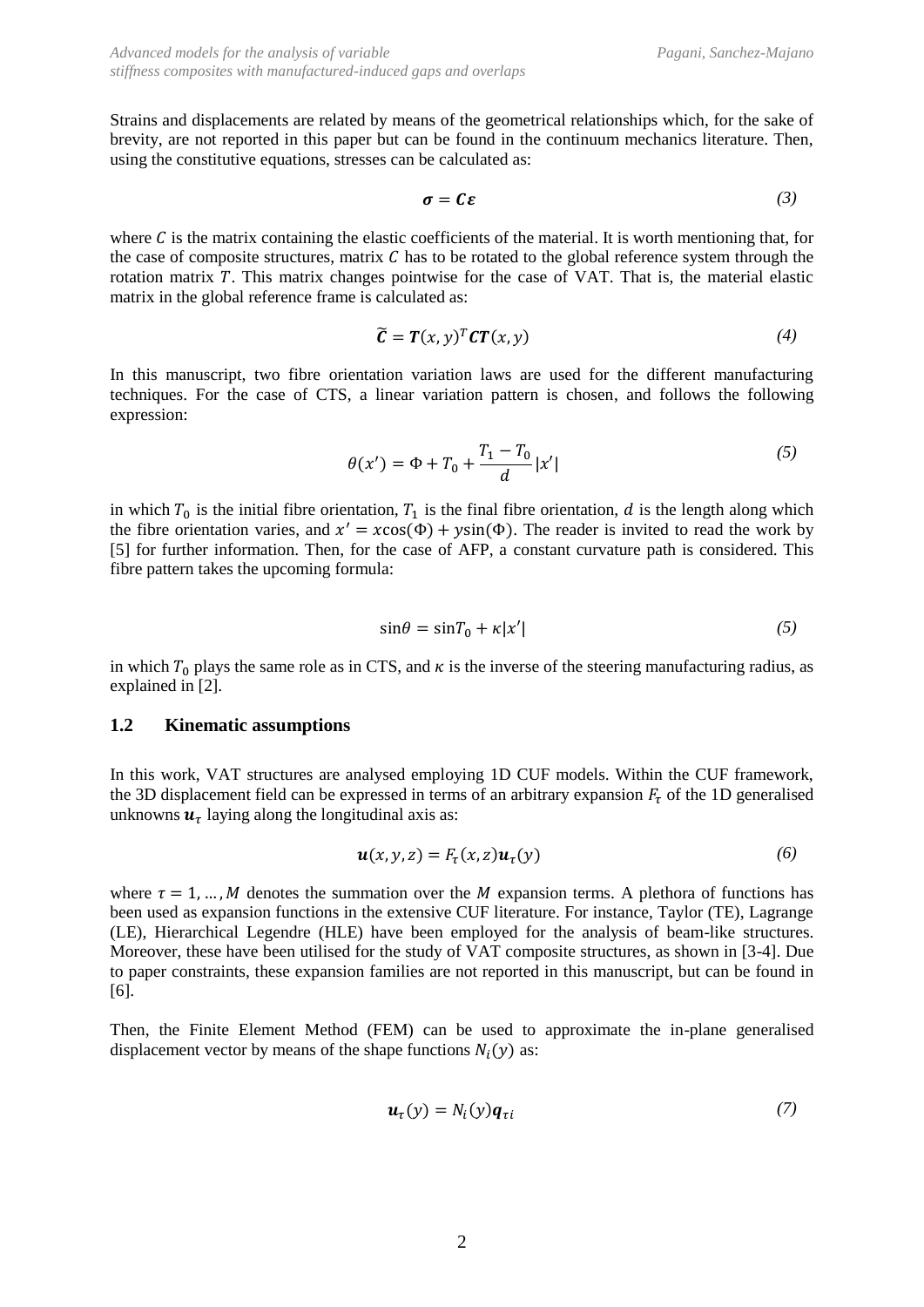in which  $q_{\tau i}$  denotes the unknown nodal variables and  $i = 1, ..., N_n$ , where  $N_n$  is the number of nodes per element, and  $i$  indicates summation. Derivation of the governing equations is omitted for brevity, but can be found in [7].

#### **2 NUMERICAL RESULTS**

### **2.1 CTS modelling**

As depicted in the CTS literature [1], this novel manufacturing technique allows the engineers to avoid undesired gaps and overlaps, and misalignments during the fabrication of VAT structures. However, due to the shearing of the fibres, a thickened-on-the-edges structure arise during the fabrication. For that reason, as a first numerical assessment, a two-ply VAT component is studied in this work. The individual thickness of each lamina is  $t_0 = 0.05$  m, the width and length are  $a = b = 1$  m, the stacking sequence is  $\theta = [0 \pm \langle 0.15 \rangle]$ , a uniform constant pressure  $P_z = 10$  kPa is exerted on the top surface of the laminate and all the edges are clamped. The variation in the thickness is represented in [Figure 1.](#page-3-0)



Figure 1. Representation of a CTS manufactured  $\theta = [0 \pm \langle 0.15 \rangle]$  VAT component.

<span id="page-3-0"></span>To verify the proposed modelling approach, this is confronted against Abaqus. The Abaqus model uses a total of 40x40x20 C3D8R elements, leading to a total of 105930 degrees of freedom (DOF), while the finer CUF model, using a LW approach, employs 62181 DOF. The normal in-plane  $\sigma_{xx}$  and transverse shear  $\sigma_{xz}$  are represented in [Figure 2.](#page-3-1) As it can be appreciated, there exists a good agreement between the in-house model and the commercial one.



<span id="page-3-1"></span>Figure 2. Through-the-thickness stress distribution of the CTS manufactured VAT plate. (a)  $\sigma_{xx}$ ;(b)  $\sigma_{xz}$ 

Next, a study on the buckling response of CTS VAT plates is carried out. For such purpose, both TE and LE are employed to obtain an ESL and LW modelling approach, respectively.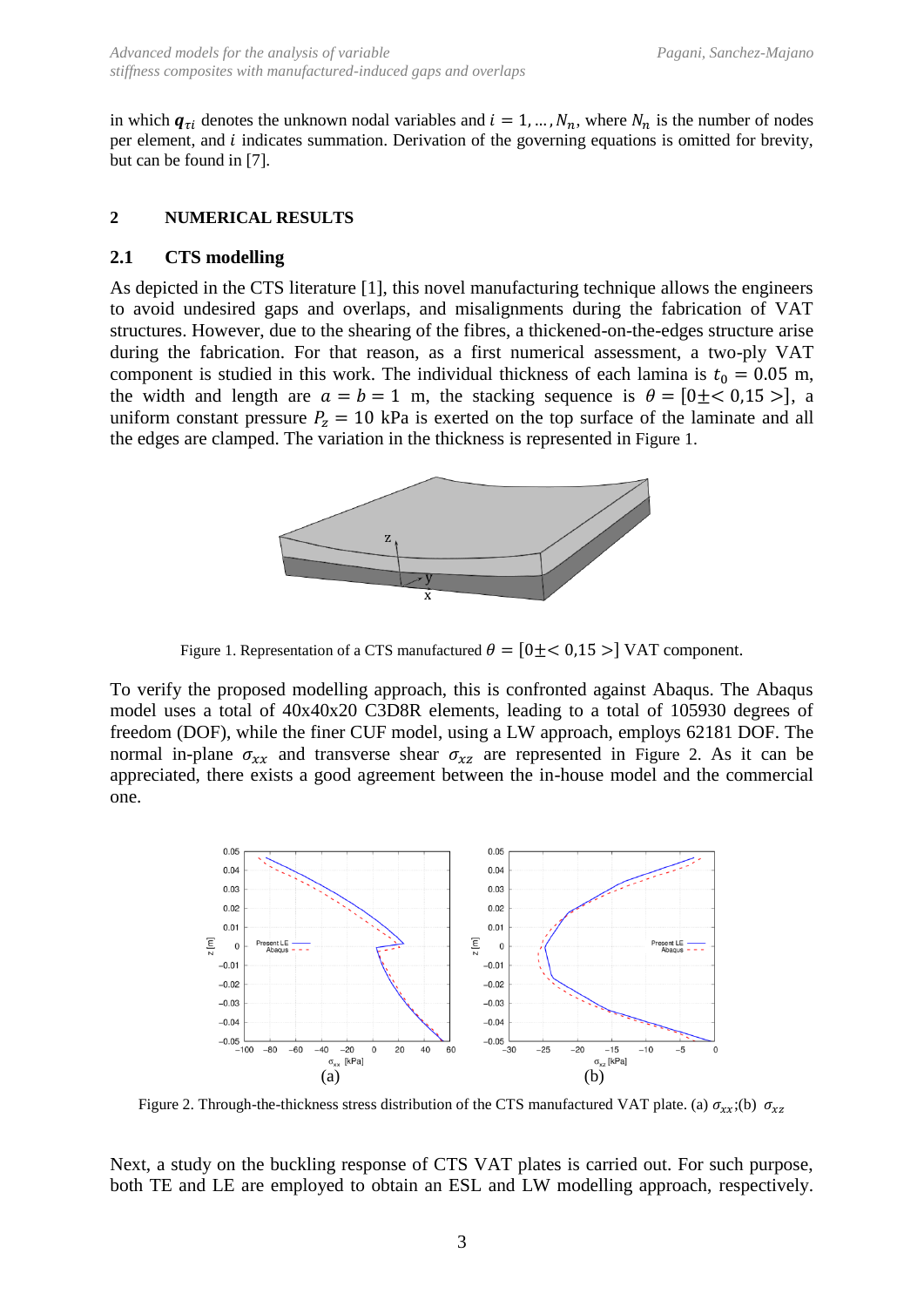These results are then compared to a 2D Abaqus model. The loading and boundary conditions of the plate are shown in [Figure 3](#page-4-0).



<span id="page-4-0"></span>Figure 3. Loading and boundary conditions of the CTS  $\theta = [0 \pm < 0.15 >]$  VAT plate. F stands for free edge.

The first five buckling loads, provided by the different models, are enlisted in [Table 1.](#page-4-1) It is appreciated that the present in-house approaches present accurate results compared to Abaqus 2D model.

| Model           | <b>DOF</b> | $F_{cr1} \cdot 10^{-8}$<br>N | $F_{cr2} \cdot 10^{-8}$<br>$\mathbf N$ | $F_{cr3} \cdot 10^{-8}$<br>[N] | $F_{cr4}\cdot 10^{-8}$<br>N | $F_{cr5} \cdot 10^{-8}$<br>[N] |
|-----------------|------------|------------------------------|----------------------------------------|--------------------------------|-----------------------------|--------------------------------|
| TE <sub>1</sub> | 558        | 0.289                        | 0.548                                  | 0.963                          | 1.307                       | 1.723                          |
| TE <sub>2</sub> | 1116       | 0.297                        | 0.563                                  | 0.679                          | 0.974                       | 0.989                          |
| TE <sub>3</sub> | 1860       | 0.295                        | 0.557                                  | 0.572                          | 0.809                       | 0.977                          |
| TE <sub>4</sub> | 2790       | 0.294                        | 0.555                                  | 0.558                          | 0.790                       | 0.974                          |
| Abaqus 2D       | 10086      | 0.296                        | 0.551                                  | 0.565                          | 0.790                       | 1.012                          |
| LE              | 38130      | 0.294                        | 0.541                                  | 0.555                          | 0.773                       | 0.974                          |

<span id="page-4-1"></span>Table 1. First five buckling loads of the CTS  $\theta = [0 \pm \langle 0.15 \rangle]$  VAT plate for different modelling strategies.

Then, the LE model is employed to characterise the first five buckling loads when  $T_1$  is modified, that is, when the stacking sequence takes the following expression:  $\theta = [0 \pm \langle 0, T_1 \rangle]$ . These results are included in [Table 2.](#page-4-2)

| $T_1[^{\circ}]$ | $F_{cr1} \cdot 10^{-8}$<br>$\mathsf{[N]}$ | $F_{cr2} \cdot 10^{-8}$<br>[N] | $F_{cr3} \cdot 10^{-8}$<br>[N] | $F_{cr4} \cdot 10^{-8}$<br>$\overline{\rm [N]}$ | $F_{cr5} \cdot 10^{-8}$<br>[N] |
|-----------------|-------------------------------------------|--------------------------------|--------------------------------|-------------------------------------------------|--------------------------------|
| 15              | 0.294                                     | 0.541                          | 0.555                          | 0.773                                           | 0.974                          |
| 30              | 0.359                                     | 0.644                          | 0.668                          | 0.915                                           | 1.152                          |
| 45              | 0.555                                     | 0.873                          | 0.976                          | 1.234                                           | 1.599                          |
| 60              | .195                                      | 1.343                          | 1.361                          | 1.457                                           | 1.741                          |

Table 2. First five buckling loads of the CTS  $\theta = [0 \pm \langle 0, T_1 \rangle]$  VAT plate using LE model.

#### <span id="page-4-2"></span>**3 CONCLUDING REMARKS**

This work has presented a novel approach for the modelling, within the CUF framework, of manufactured-induced defects that arise during the fabrication of VAT components. Particularly, the CTS and AFP methods have been analysed.

So far, outstanding results have been obtained for the CTS method, in which variability in the thickness appears throughout the steering direction.

Further results about the effects of gaps and overlaps will be discussed at the Conference.